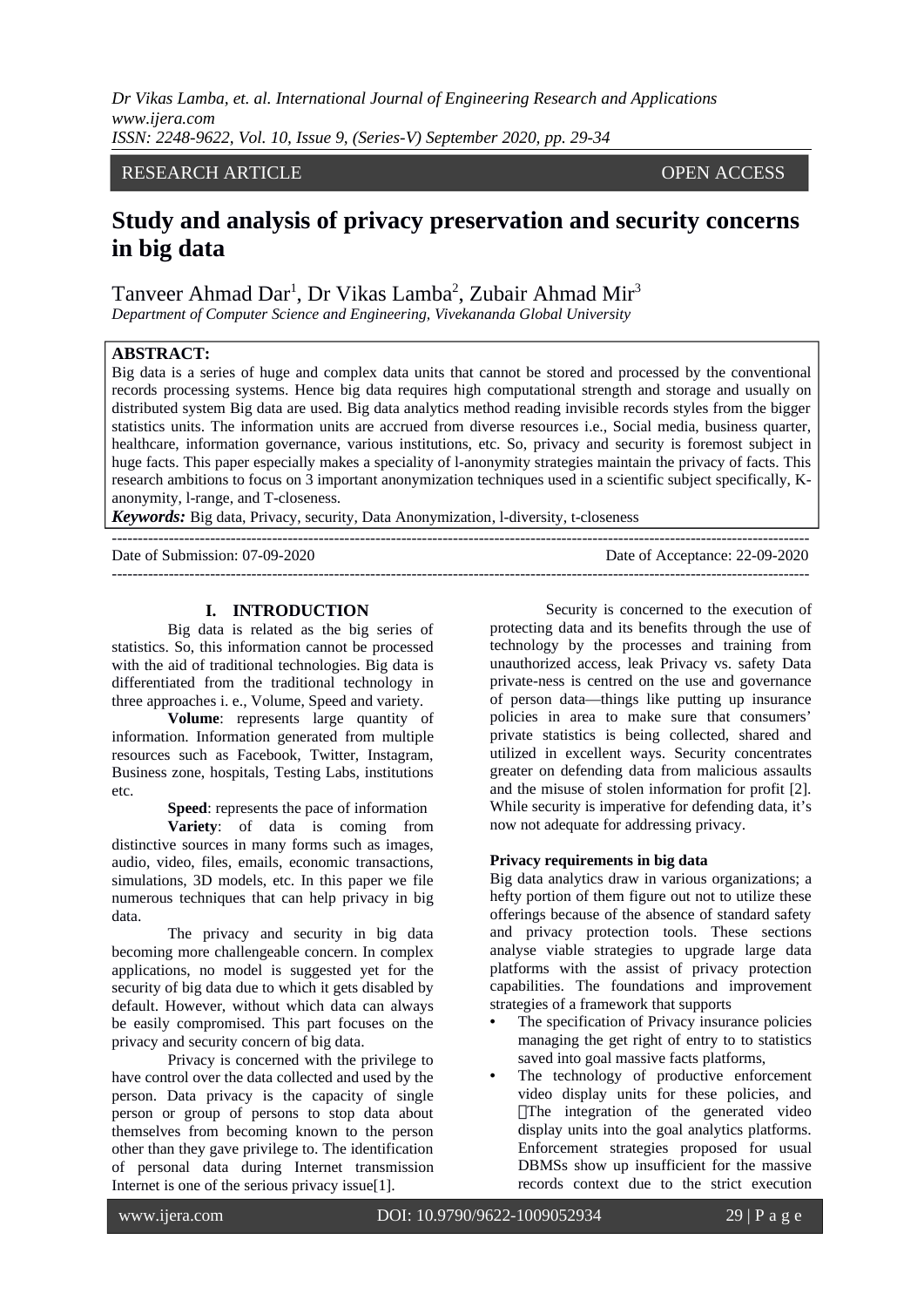requirements wanted to deal with giant statistics volumes, the heterogeneity of the data, and the velocity at which records should be analysed

#### **BIGDATA SECURITY AND PRIVACY CHALLENGES**

Security center of attention on shield the enterprise. Data privacy focuses on person user's information. There are broadly speaking three targets of security are secrecy, reliability and accessibility. As indicated by way of the article with the aid of Cloud Security Alliance (CSA) [3], there are especially many difficulties in the discipline of Big Data security and protection as referenced beneath:

- 1) Secured calculations in dispersed programming systems
- 2) Security great practices for non-relational facts stores
- 3) End-point enter approval and sifting
- 4) Real-time protection observing
- 5) Privacy-safeguarding records mining and examination
- 6) Cryptographically upheld facts pushed security
- 7) Granular get right of entry to control
- 8) Secure records stockpiling and exchanges logs
- 9) Granular
- 10) Data provenance

## **PRIVACY PROTECTION IN BIGDATA**

Privacy is principal challenge in big data so we want environment friendly privacy renovation methods. Privacy without delay related to customers. Privacy normally focuses on user's person data as a substitute than complete series of data. The privacy preservation methods can be used defend the individuals sensitive information. Privacy is vital in three tiers i.e. information generation, data storage, information processing. In this paper focusing on statistics of Anonymization, and l-diversity in large data storage.

So in today's digital rich environment, by what means does a data holder, such as a health care, public intervention, or monetary association, share person-specific archives in such a way that the released statistics remain almost useful but the individuality of the persons who are the subjects of the data cannot be determined? One way to accomplish this is to have the released information adhere to k-anonymity,

#### a.**Big data privacy in data storage phase**

Data stores huge quantity of data. There are precise strategies to keep privacy in storage.

#### *Classifications of attributes are*

Security consist of especially three dimensions i. e. Confidentiality, integrity, availability [4]. Cryptographic encryption mechanisms are public key encryption, identification particularly based encryption, attribute primarily based encryption etc. In public key encryption approves an data sender to scramble the facts below the general populace key of recipient, the recipient decrypts the statistics underneath personal key recipient. So, there can be leakage of data. This cryptographic mechanism does now no longer fulfil every one of the stipulations of consumers in the state of affairs of correct sized facts stockpiling

In ordinary encryption mechanisms can't acclaim the anonymity of cipher textual content receiver /sender. So, absolutely everyone can without difficulty acquiring a cipher textual content (e.g. cloud server), if any one is aware of the public key of the discern message, that is scrambled below the proprietor of the discern content material .So, outsider can besides a lot of a stretch receives the undeniable text[5].

#### b. **Data Anonymization**

Data Anonymization capability via putting off the private important points to keep the privacy of customers [6,7]. It is additionally referred to as de-identification. Whenever businesses releasing the records publicly through anonymizing it. Anonymization alludes to concealing the identifier characteristics (the characteristics that specially apprehend the columns ) like Aadhar range ,bank a/c variety ,full name, licence number, voter identification etc. This nameless information hyperlinks to exterior records [8]. With the quit purpose to hold records from re-identification, the thoughts of k-anonymity, diversity range and tcloseness have been presented.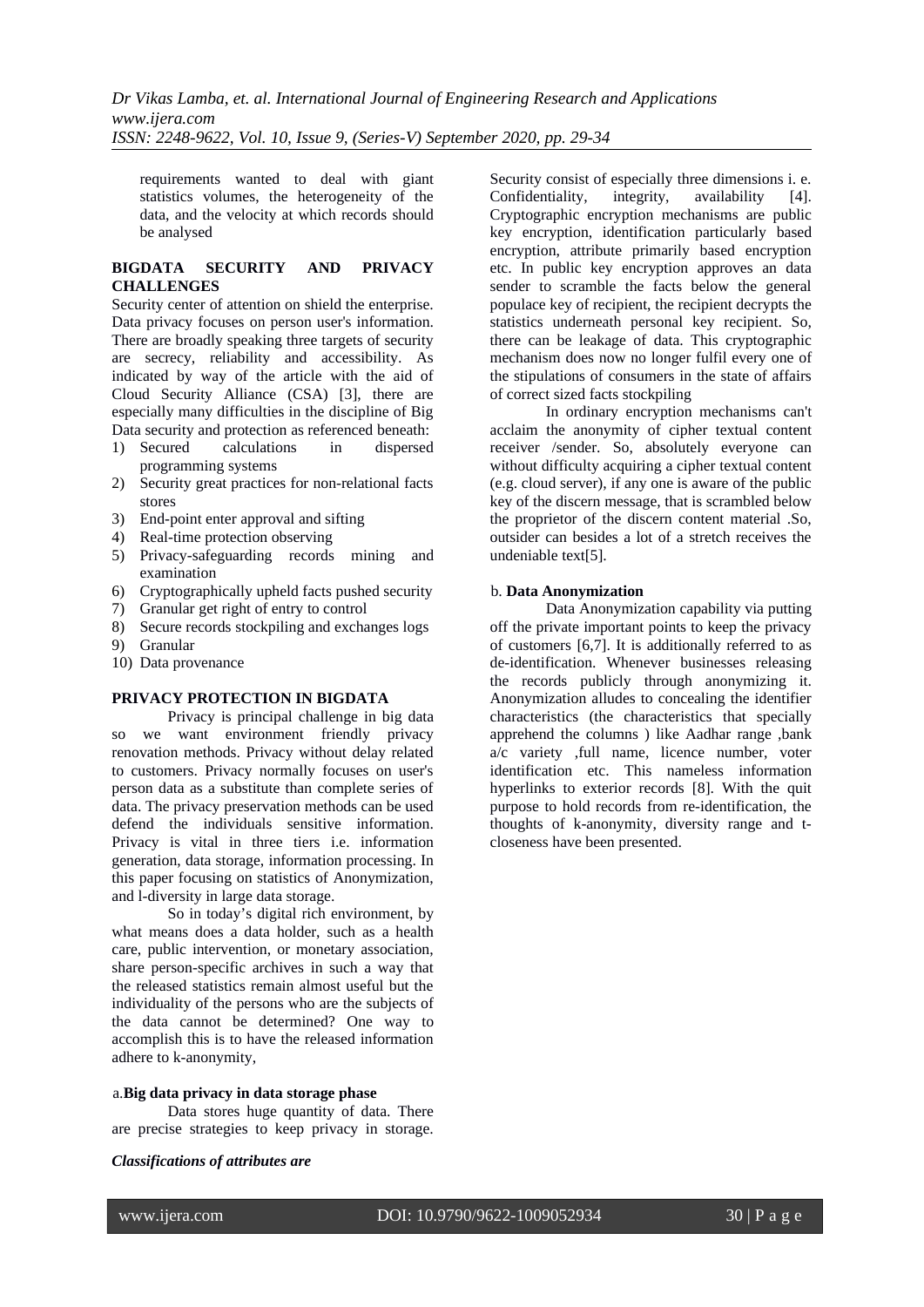*Dr Vikas Lamba, et. al. International Journal of Engineering Research and Applications www.ijera.com ISSN: 2248-9622, Vol. 10, Issue 9, (Series-V) September 2020, pp. 29-34*

| <b>Key attributes</b>                                                                                        | <b>Quasi Identifiers</b>                                                       | <b>Sensitive attributes</b> | Non-sensitive<br>attribute |
|--------------------------------------------------------------------------------------------------------------|--------------------------------------------------------------------------------|-----------------------------|----------------------------|
| Based<br>the<br>on.                                                                                          | attributes An arrangement of traits some of the attributes disclosing the non- |                             |                            |
| uniquely identifies tuples for $\vert$ that can be conceivably contains sensitive value sensitive attributes |                                                                                |                             |                            |
| example: Social security connected with outside with respect to data will not break the                      |                                                                                |                             |                            |
| number, pan number, Aadhar data to re-distinguish owner. for example: secrecy of user                        |                                                                                |                             |                            |
| number, voter id, driving entities. for example: Income and health issues                                    |                                                                                |                             |                            |
| license number etc.                                                                                          | phone no., DoB, gender etc                                                     |                             |                            |
|                                                                                                              | etc.                                                                           |                             |                            |

**i.k-anonymity**: It can be used prevent record linkage. Release of data is said to have the kanonymity [2, 9] property if the information for each person contained in the release cannot be perceived from at least k-1 individuals whose information show up in the release. Therefore, kanonymity provides privacy protection by guaranteeing that each record relates to at least k individuals even if the released records are directly linked (or matched) to external information. To preserve the privacy, the following Anonymization techniques are applied to the data [10, 11, 12]. Suppression and Generalization

**Suppression**: quasi identifiers are supplanted or darkened by some steady qualities like  $0, *$ ,  $\varpi$  and so on. for example: some values like license number, Aadhar number can be invisible using asterisk.

**Generalization**: Some values are replaced by parent values. The trait age can be written in more broad shape. for example: The attribute age can be written in more general form. like age is equal to 19 (age=19). The age attribute can be generalized to age is less than or equal to 20 (age<=20).The below table1 shows the patient record. Whereas pin code, Age, district are Non-Sensitive attributes. Disease is sensitive attribute.

| Table1: shows the patient record |  |
|----------------------------------|--|
|----------------------------------|--|

| Non-Sensitive  |              |     | Sensitive |                      |
|----------------|--------------|-----|-----------|----------------------|
| S.No.<br>Phone |              | Age | District  | Disease              |
|                | 7298 88 1234 | 30  | Anantnag  | BP Influenzas tumour |
|                | 7298 88 1235 | 30  | Kulgam    | tumour               |
| 3              | 7298 88 1236 | 25  | Pulwama   |                      |
| 4              | 7298 88 1237 | 40  | Kulgam    |                      |
| 5              | 7298 88 1238 | 40  | Anantnag  | Influenzas tumour    |
| 6              | 7298 88 1239 | 30  | Shopian   | BP                   |
|                | 7298 88 1212 | 40  | Kulgam    | <b>BP</b>            |
| 8              | 7298 88 1213 | 40  | Anantnag  |                      |
| 9              | 7298 88 1214 | 45  | Kulgam    | Gout                 |
| 10             | 7298 88 1215 | 25  | Kulgam    | Gout                 |
| 11             | 7298 88 1216 | 35  | Kulgam    | Influenzas           |
| 12             | 7298 88 1217 | 42  | Kulgam    | Influenzas           |

This paper signifies generalization to include suppression by striking on each value of generalization hierarchy a new symbol, atop the old symbol. The new symbol is the attribute's suppressed value. The height of each value generalization hierarchy is thereby incremented by

one. No other changes are necessary to incorporate suppression. Figure 1 and Figure 2 provides examples of domain and value generalization hierarchies expanded to include the suppressed maximal element  $(Q \oslash Q \oslash Q)$ .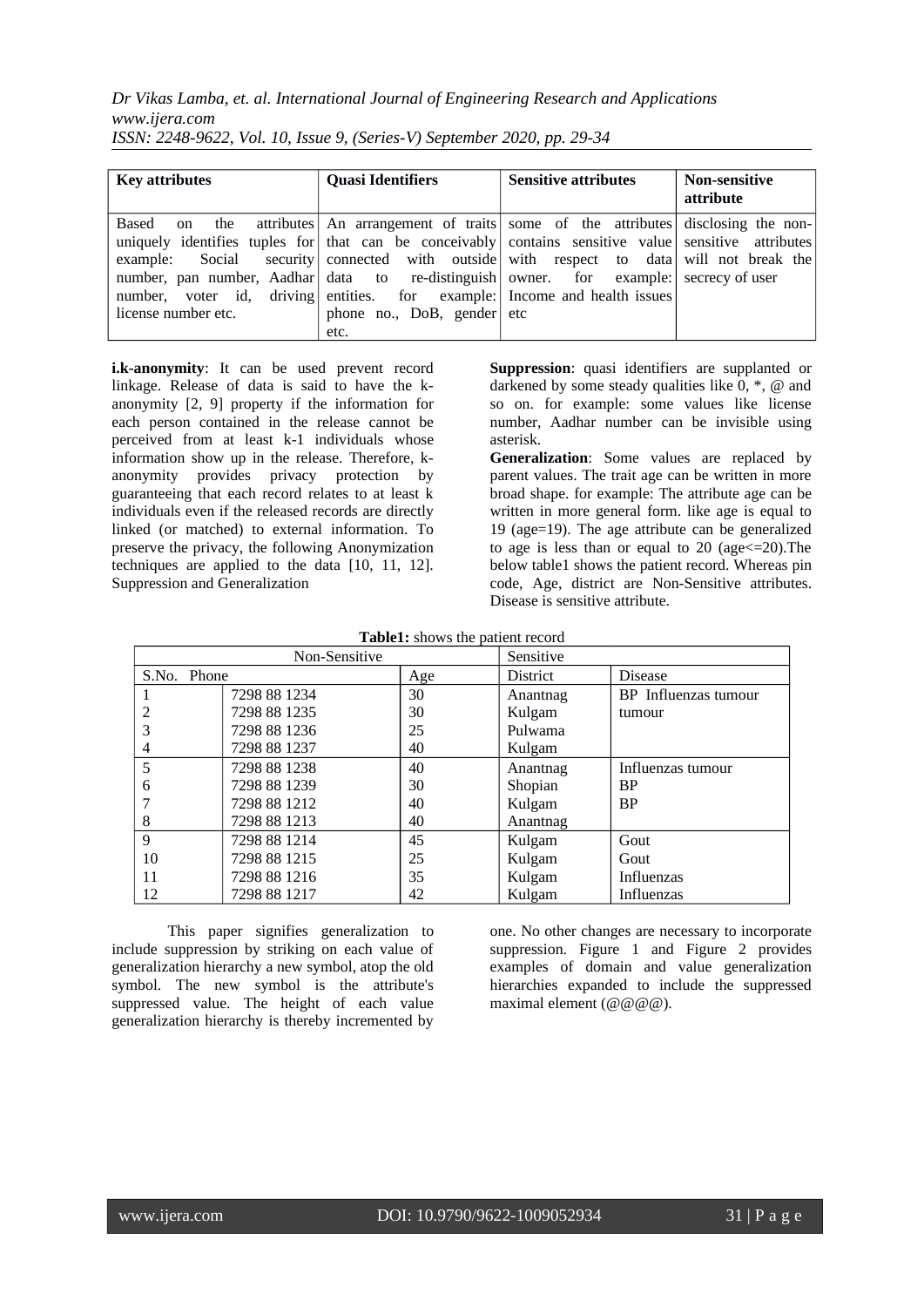

In Table2: Phone no. and age value are generalized including suppression.

| Non-Sensitive |                      |     | Sensitive       |                      |
|---------------|----------------------|-----|-----------------|----------------------|
| S.No.Phone    |                      | Age | <b>District</b> | <b>Disease</b>       |
|               | 7298 88 12@@         | 3@  | Anantnag        | BP Influenzas tumour |
|               | 7298 88 12@@         | 3@  | Kulgam          | tumor                |
| З             | 7298 88 12@@ 7298 88 | 3@  | Pulwama         |                      |
| 4             | 12@@                 | 4@  | Kulgam          |                      |
|               |                      |     |                 |                      |
| 5             | 7298 88 12@@         | 4@  | Anantnag        | Influenzas tumour BP |
| 6             | 7298 88 12@@         | 3@  | Shopian         | <b>BP</b>            |
|               | 7298 88 12@@         | 4@  | Kulgam          |                      |
| 8             | 7298 88 12@@         | 4@  | Anantnag        |                      |
| 9             | 7298 88 12@@         | 4@  | Kulgam          | Gout                 |
| 10            | 7298 88 12@@         | 3@  | Kulgam          | Gout                 |
| 11            | 7298 88 12@@         | 3@  | Kulgam          | Influenzas           |
| 12            | 7298 88 12@@         | 4@  | Kulgam          | Influenzas           |

#### **ii. L-diversity**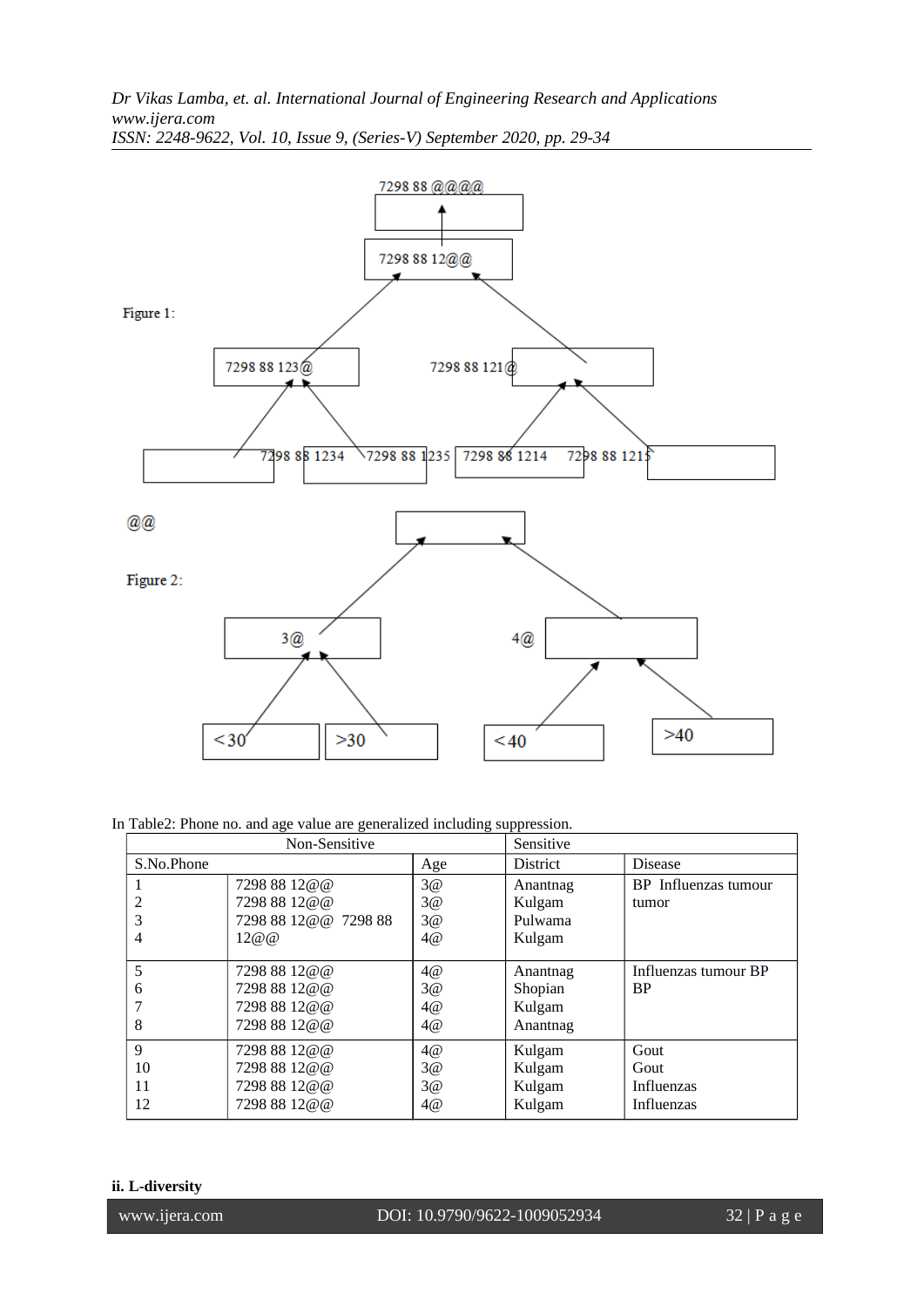It is a form of group-based anonymization that is utilized to safeguard privacy in data sets by reducing the granularity of data representation. This decrease is a trade-off that results outcomes in some loss of viability of data management or mining algorithms for gaining some privacy. The ldiversity model (Distinct, Entropy, Recursive) [2, 8, 9] is an extension of the k-anonymity model which diminishes the granularity of data representation utilizing methods including generalization and suppression in a way that any given record maps onto at least k different records in the data. The l-diversity model handles a few of the weaknesses in the k-anonymity model in which protected identities to the level of k-individuals is not equal to protecting the corresponding sensitive values that were generalized or suppressed, particularly when the sensitive values in a group exhibit homogeneity. The l-diversity model includes the promotion of intra-group diversity for sensitive values in the anonymization mechanism. The problem with this method is that it depends upon the range of sensitive attribute. If want to make data L-diverse though sensitive attribute has not as much as different values, fictitious data to be inserted. This fictitious data will improve the security but may result in problems amid analysis. Also L-diversity method is subject to skewness and similarity attack [8] and thus can't prevent attribute disclosure.

## **iii.T-closeness**

It is a further improvement of l-diversity group based anonymization that is used to preserve privacy in data sets by decreasing the granularity of a data representation. This reduction is a trade-off that results in some loss of adequacy of data management or mining algorithms in order to gain some privacy. The t-closeness model (Equal/Hierarchical distance) [2, 13] extends the ldiversity model by treating the values of an attribute distinctly by considering the distribution of data values for that attribute. An equivalence class is said to have t-closeness if the distance between the conveyance of a sensitive attribute in this class and the distribution of the attribute in the whole table is less than a threshold t. A table is said to have t-closeness if all equivalence classes have tcloseness. The main advantage of t-closeness is that it intercepts attribute disclosure. The problem lies in t-closeness is that as size and variety of data increases, the odds of re-identification too increases.

# **Privacy-preserving big data publishing**

The publication and dissemination of raw data are crucial components in commercial,

academic, and medical applications with an increasing number of open platforms, such as social networks and mobile devices from which data might be gathered, the volume of such data has also increased over time [14]. Privacypreserving models broadly fall into two different settings, which are referred to as input and output privacy. In input privacy, the primary concern is publishing anonymized data with models such as kanonymity and l-diversity. In output privacy, generally interest is in problems such as association rule hiding and query auditing where the output of different data mining algorithms is perturbed or audited in order to preserve privacy. Much of the work in privacy has been focused on the quality of privacy preservation (vulnerability quantification) and the utility of the published data. The solution is to just divide the data into smaller parts (fragments) and anonymize each part independently [15]. Despite the fact that k-anonymity can prevent identity attacks, it fails to protect from attribute disclosure attacks because of the lack of diversity in the sensitive attribute within the equivalence class. The l-diversity model mandates that each equivalence class must have at least l wellrepresented sensitive values. It is common for large data sets to be processed with distributed platforms such as the MapReduce framework [16, 17] in order to distribute a costly process among multiple nodes and accomplish considerable performance improvement. Therefore, in order to resolve the inefficiency, improvements of privacy models are introduced.

# **II. CONCLUSION**

Big data is analysed for bits of knowledge that leads to better decisions and strategic moves for overpowering businesses. Yet only a small percentage of data is actually analysed. In this paper, we have investigated the privacy challenges in big data by first identifying big data privacy requirements and then discussing whether existing privacy preserving techniques are enough for big data processing.

# **REFERENCES**

- [1]. Machanavajjhala, A., Kifer, D., Gehrke, J.andVenkitasubramaniam, M., 2007. *l*diversity:Privacy beyond *k*-anonymity.*ACM Transactions onKnowledge Discovery from Data (TKDD)*, 1(1), p. 3.
- [2]. Li, Ninghui, Tiancheng Li, and Suresh Venkatasubramanian. "t-closeness: Privacy beyond k-anonymity and l-diversity." Data Engineering, 2007. ICDE 2007. IEEE 23rd International Conference on.IEEE, 2007.